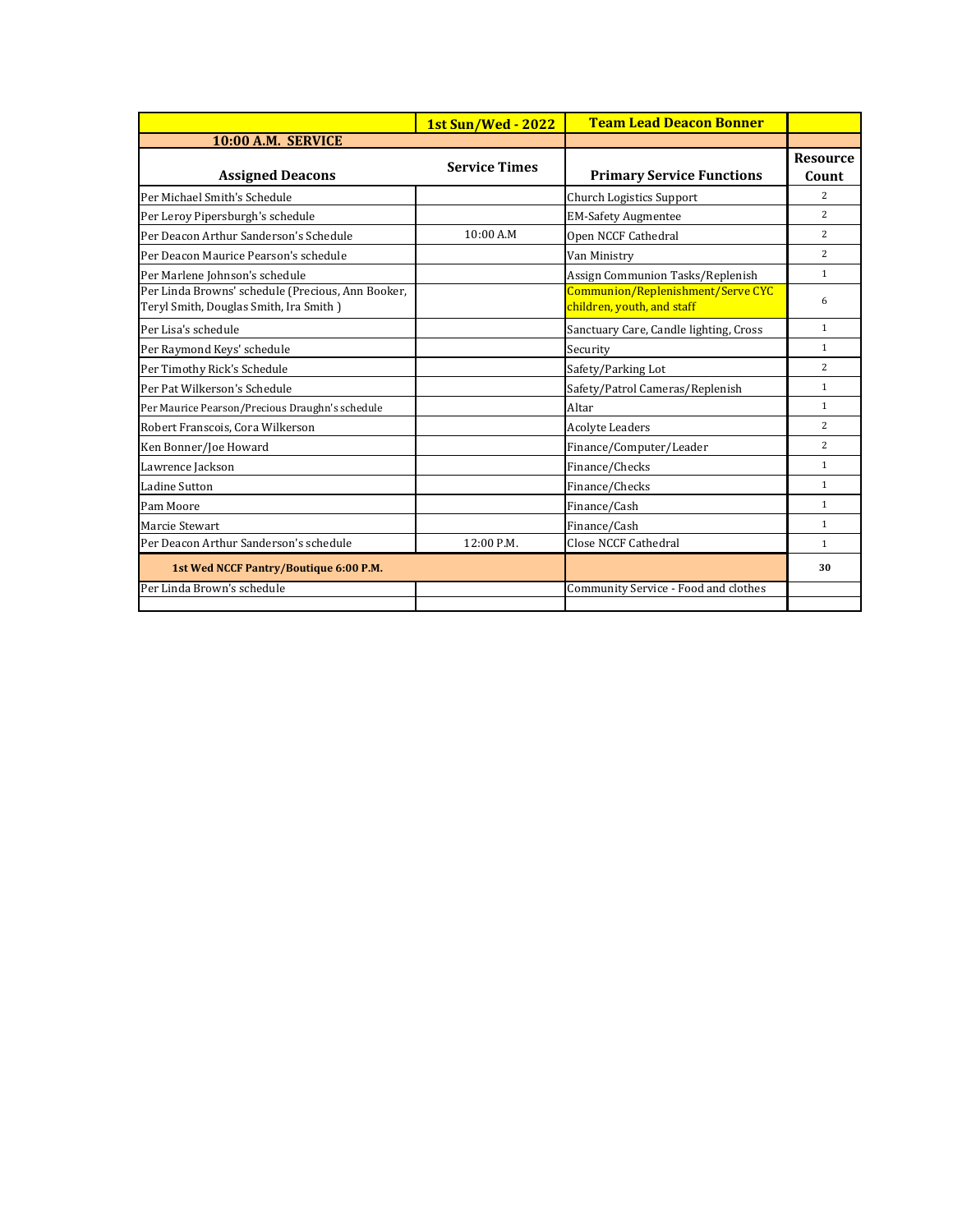| 10:00 A.M. SERVICE<br><b>Assigned Deacons</b><br><b>Service Times</b><br><b>Primary Service Functions</b><br>Per Deacon Arthur Sanderson's schedule<br>Open NCCF Cathedral<br>10:00A.M<br>Per Deacon Maurice Pearson's schedule<br>Van Ministry<br>Per Michael Smith's Schedule<br><b>Church Logistics Support</b><br>Per Leroy Pipersburgh's schedule<br><b>EM-Safety Augmentee</b><br>Per Raymond Keys' schedule<br>Security<br>Per Timothy Rick's Schedule<br>Safety/Parking Lot<br>Per Pat Wilkerson's Schedule<br>Safety/Patrol Cameras/ Replenish<br>Per Lisa's schedule<br>Sanctuary Care, Candle lighting, Cross<br>Per Maurice Pearson/Precious Draughn's schedule<br>Altar<br>Finance/Computer/Leader<br>Lisa Ellsworth<br>Michael Irvin<br>Finance/Checks<br>Finance/Checks<br>Ann Booker<br><b>Tony Wilkerson</b><br>Finance/Cash<br><b>Teryl Smith</b><br>Finance/Cash<br>8:45 A.M.<br>Adult Baptism - fill pool, rugs, assist<br>Ira Smith/Ann B./Paula M./Michael Irvin/Art H.<br><b>Close NCCF Cathedral</b><br>Per Deacon Arthur Sanderson's schedule<br>12:00 P.M.<br><b>Community Service - Food &amp; clothes</b><br>2nd Wed NCCF Pantry/Boutique 6:00 P.M.<br>Per Linda Brown's schedule<br><b>Team Lead Deaconess West</b><br><b>3rd Sun/Wed - 2022</b><br>10:00 A.M. SERVICE<br><b>Assigned Deacon Name</b><br><b>Primary Service Functions</b><br><b>Service Times</b><br>Per Deacon Sanderson's schedule<br>Open NCCF Cathedral<br>10:00 A.M<br>Per Deacon Pearson's schedule<br>Van Ministry<br>Per Michael Smith's Schedule<br><b>Church Logistics Support</b><br>Per Leroy Pipersburgh's schedule<br><b>EM-Safety Augmentee</b><br>Per Raymond Keys' schedule<br>Security<br>Per Timothy Rick's Schedule<br>Safety/Parking Lot<br>Per Pat Wilkerson's Schedule<br>Safety/Patrol Cameras/ Replenish<br>Per Lisa's schedule<br>Sanctuary Care, Candle lighting, Cross<br>Per Maurice Pearson/Precious Draughn's schedule<br>Altar<br>Ros West<br>Finance/Computer/Leader<br>Ira Smith/Ann B./Paula M.<br>Baptism Class<br>8:45 A.M.<br>Finance/Checks<br>Ken Bonner<br>Lawrence Jackson<br>Finance/Checks<br>Finance/Cash<br>Art Hosley<br>Teryl Smith<br>Finance/Cash<br>Any Deacon on FT or available<br>Basket<br>12:00 P.M.<br>Per Deacon Arthur Sanderson's schedule<br>Close NCCF Cathedral<br><b>Community Service - Food &amp; clothes</b><br>3rd Wed NCCF Pantry/Boutique 6:00 P.M.<br>Per Linda Brown's schedule<br>4th Sun/Wed - 2022 Team Lead Deacon Tony Wilkerson<br>10:00 A.M. SERVICE<br><b>Assigned Deacon Name</b><br><b>Primary Service Functions</b><br><b>Service Times</b><br>Per Deacon Arthur Sanderson's schedule<br>10:00 A.M<br>Open NCCF Cathedral<br>Per Deacon Maurice Pearson's schedule<br>Van Ministry<br>Per Michael Smith's Schedule<br><b>Church Logistics Support</b><br>Per Leroy Pipersburgh's schedule<br><b>EM-Safety Augmentee</b><br>Per Raymond Keys' schedule<br>Security<br>Per Timothy Rick's Schedule<br>Safety/Parking Lot<br>Per Pat Wilkerson's Schedule<br>Safety/Patrol Cameras/Replenish | <b>2nd Sun/Wed - 2022</b> | <b>Team Lead Deaconess Ellsworth</b> |                |
|---------------------------------------------------------------------------------------------------------------------------------------------------------------------------------------------------------------------------------------------------------------------------------------------------------------------------------------------------------------------------------------------------------------------------------------------------------------------------------------------------------------------------------------------------------------------------------------------------------------------------------------------------------------------------------------------------------------------------------------------------------------------------------------------------------------------------------------------------------------------------------------------------------------------------------------------------------------------------------------------------------------------------------------------------------------------------------------------------------------------------------------------------------------------------------------------------------------------------------------------------------------------------------------------------------------------------------------------------------------------------------------------------------------------------------------------------------------------------------------------------------------------------------------------------------------------------------------------------------------------------------------------------------------------------------------------------------------------------------------------------------------------------------------------------------------------------------------------------------------------------------------------------------------------------------------------------------------------------------------------------------------------------------------------------------------------------------------------------------------------------------------------------------------------------------------------------------------------------------------------------------------------------------------------------------------------------------------------------------------------------------------------------------------------------------------------------------------------------------------------------------------------------------------------------------------------------------------------------------------------------------------------------------------------------------------------------------------------------------------------------------------------------------------------------------------------------------------------------------------------------------------------------------------------------------------------------------------------------------------------------------------------------------------------------------------------------|---------------------------|--------------------------------------|----------------|
|                                                                                                                                                                                                                                                                                                                                                                                                                                                                                                                                                                                                                                                                                                                                                                                                                                                                                                                                                                                                                                                                                                                                                                                                                                                                                                                                                                                                                                                                                                                                                                                                                                                                                                                                                                                                                                                                                                                                                                                                                                                                                                                                                                                                                                                                                                                                                                                                                                                                                                                                                                                                                                                                                                                                                                                                                                                                                                                                                                                                                                                                           |                           |                                      |                |
|                                                                                                                                                                                                                                                                                                                                                                                                                                                                                                                                                                                                                                                                                                                                                                                                                                                                                                                                                                                                                                                                                                                                                                                                                                                                                                                                                                                                                                                                                                                                                                                                                                                                                                                                                                                                                                                                                                                                                                                                                                                                                                                                                                                                                                                                                                                                                                                                                                                                                                                                                                                                                                                                                                                                                                                                                                                                                                                                                                                                                                                                           |                           |                                      |                |
|                                                                                                                                                                                                                                                                                                                                                                                                                                                                                                                                                                                                                                                                                                                                                                                                                                                                                                                                                                                                                                                                                                                                                                                                                                                                                                                                                                                                                                                                                                                                                                                                                                                                                                                                                                                                                                                                                                                                                                                                                                                                                                                                                                                                                                                                                                                                                                                                                                                                                                                                                                                                                                                                                                                                                                                                                                                                                                                                                                                                                                                                           |                           |                                      | 2              |
|                                                                                                                                                                                                                                                                                                                                                                                                                                                                                                                                                                                                                                                                                                                                                                                                                                                                                                                                                                                                                                                                                                                                                                                                                                                                                                                                                                                                                                                                                                                                                                                                                                                                                                                                                                                                                                                                                                                                                                                                                                                                                                                                                                                                                                                                                                                                                                                                                                                                                                                                                                                                                                                                                                                                                                                                                                                                                                                                                                                                                                                                           |                           |                                      | $\overline{c}$ |
|                                                                                                                                                                                                                                                                                                                                                                                                                                                                                                                                                                                                                                                                                                                                                                                                                                                                                                                                                                                                                                                                                                                                                                                                                                                                                                                                                                                                                                                                                                                                                                                                                                                                                                                                                                                                                                                                                                                                                                                                                                                                                                                                                                                                                                                                                                                                                                                                                                                                                                                                                                                                                                                                                                                                                                                                                                                                                                                                                                                                                                                                           |                           |                                      | $\overline{c}$ |
|                                                                                                                                                                                                                                                                                                                                                                                                                                                                                                                                                                                                                                                                                                                                                                                                                                                                                                                                                                                                                                                                                                                                                                                                                                                                                                                                                                                                                                                                                                                                                                                                                                                                                                                                                                                                                                                                                                                                                                                                                                                                                                                                                                                                                                                                                                                                                                                                                                                                                                                                                                                                                                                                                                                                                                                                                                                                                                                                                                                                                                                                           |                           |                                      | $\overline{c}$ |
|                                                                                                                                                                                                                                                                                                                                                                                                                                                                                                                                                                                                                                                                                                                                                                                                                                                                                                                                                                                                                                                                                                                                                                                                                                                                                                                                                                                                                                                                                                                                                                                                                                                                                                                                                                                                                                                                                                                                                                                                                                                                                                                                                                                                                                                                                                                                                                                                                                                                                                                                                                                                                                                                                                                                                                                                                                                                                                                                                                                                                                                                           |                           |                                      | $\mathbf{1}$   |
|                                                                                                                                                                                                                                                                                                                                                                                                                                                                                                                                                                                                                                                                                                                                                                                                                                                                                                                                                                                                                                                                                                                                                                                                                                                                                                                                                                                                                                                                                                                                                                                                                                                                                                                                                                                                                                                                                                                                                                                                                                                                                                                                                                                                                                                                                                                                                                                                                                                                                                                                                                                                                                                                                                                                                                                                                                                                                                                                                                                                                                                                           |                           |                                      | $\overline{c}$ |
|                                                                                                                                                                                                                                                                                                                                                                                                                                                                                                                                                                                                                                                                                                                                                                                                                                                                                                                                                                                                                                                                                                                                                                                                                                                                                                                                                                                                                                                                                                                                                                                                                                                                                                                                                                                                                                                                                                                                                                                                                                                                                                                                                                                                                                                                                                                                                                                                                                                                                                                                                                                                                                                                                                                                                                                                                                                                                                                                                                                                                                                                           |                           |                                      | $\mathbf 1$    |
|                                                                                                                                                                                                                                                                                                                                                                                                                                                                                                                                                                                                                                                                                                                                                                                                                                                                                                                                                                                                                                                                                                                                                                                                                                                                                                                                                                                                                                                                                                                                                                                                                                                                                                                                                                                                                                                                                                                                                                                                                                                                                                                                                                                                                                                                                                                                                                                                                                                                                                                                                                                                                                                                                                                                                                                                                                                                                                                                                                                                                                                                           |                           |                                      | $\mathbf{1}$   |
|                                                                                                                                                                                                                                                                                                                                                                                                                                                                                                                                                                                                                                                                                                                                                                                                                                                                                                                                                                                                                                                                                                                                                                                                                                                                                                                                                                                                                                                                                                                                                                                                                                                                                                                                                                                                                                                                                                                                                                                                                                                                                                                                                                                                                                                                                                                                                                                                                                                                                                                                                                                                                                                                                                                                                                                                                                                                                                                                                                                                                                                                           |                           |                                      | $\mathbf{1}$   |
|                                                                                                                                                                                                                                                                                                                                                                                                                                                                                                                                                                                                                                                                                                                                                                                                                                                                                                                                                                                                                                                                                                                                                                                                                                                                                                                                                                                                                                                                                                                                                                                                                                                                                                                                                                                                                                                                                                                                                                                                                                                                                                                                                                                                                                                                                                                                                                                                                                                                                                                                                                                                                                                                                                                                                                                                                                                                                                                                                                                                                                                                           |                           |                                      | $\mathbf{1}$   |
|                                                                                                                                                                                                                                                                                                                                                                                                                                                                                                                                                                                                                                                                                                                                                                                                                                                                                                                                                                                                                                                                                                                                                                                                                                                                                                                                                                                                                                                                                                                                                                                                                                                                                                                                                                                                                                                                                                                                                                                                                                                                                                                                                                                                                                                                                                                                                                                                                                                                                                                                                                                                                                                                                                                                                                                                                                                                                                                                                                                                                                                                           |                           |                                      | $\mathbf{1}$   |
|                                                                                                                                                                                                                                                                                                                                                                                                                                                                                                                                                                                                                                                                                                                                                                                                                                                                                                                                                                                                                                                                                                                                                                                                                                                                                                                                                                                                                                                                                                                                                                                                                                                                                                                                                                                                                                                                                                                                                                                                                                                                                                                                                                                                                                                                                                                                                                                                                                                                                                                                                                                                                                                                                                                                                                                                                                                                                                                                                                                                                                                                           |                           |                                      | $\mathbf{1}$   |
|                                                                                                                                                                                                                                                                                                                                                                                                                                                                                                                                                                                                                                                                                                                                                                                                                                                                                                                                                                                                                                                                                                                                                                                                                                                                                                                                                                                                                                                                                                                                                                                                                                                                                                                                                                                                                                                                                                                                                                                                                                                                                                                                                                                                                                                                                                                                                                                                                                                                                                                                                                                                                                                                                                                                                                                                                                                                                                                                                                                                                                                                           |                           |                                      | $\mathbf{1}$   |
|                                                                                                                                                                                                                                                                                                                                                                                                                                                                                                                                                                                                                                                                                                                                                                                                                                                                                                                                                                                                                                                                                                                                                                                                                                                                                                                                                                                                                                                                                                                                                                                                                                                                                                                                                                                                                                                                                                                                                                                                                                                                                                                                                                                                                                                                                                                                                                                                                                                                                                                                                                                                                                                                                                                                                                                                                                                                                                                                                                                                                                                                           |                           |                                      | $\mathbf{1}$   |
|                                                                                                                                                                                                                                                                                                                                                                                                                                                                                                                                                                                                                                                                                                                                                                                                                                                                                                                                                                                                                                                                                                                                                                                                                                                                                                                                                                                                                                                                                                                                                                                                                                                                                                                                                                                                                                                                                                                                                                                                                                                                                                                                                                                                                                                                                                                                                                                                                                                                                                                                                                                                                                                                                                                                                                                                                                                                                                                                                                                                                                                                           |                           |                                      | 5              |
|                                                                                                                                                                                                                                                                                                                                                                                                                                                                                                                                                                                                                                                                                                                                                                                                                                                                                                                                                                                                                                                                                                                                                                                                                                                                                                                                                                                                                                                                                                                                                                                                                                                                                                                                                                                                                                                                                                                                                                                                                                                                                                                                                                                                                                                                                                                                                                                                                                                                                                                                                                                                                                                                                                                                                                                                                                                                                                                                                                                                                                                                           |                           |                                      | $\mathbf{1}$   |
|                                                                                                                                                                                                                                                                                                                                                                                                                                                                                                                                                                                                                                                                                                                                                                                                                                                                                                                                                                                                                                                                                                                                                                                                                                                                                                                                                                                                                                                                                                                                                                                                                                                                                                                                                                                                                                                                                                                                                                                                                                                                                                                                                                                                                                                                                                                                                                                                                                                                                                                                                                                                                                                                                                                                                                                                                                                                                                                                                                                                                                                                           |                           |                                      | 25             |
|                                                                                                                                                                                                                                                                                                                                                                                                                                                                                                                                                                                                                                                                                                                                                                                                                                                                                                                                                                                                                                                                                                                                                                                                                                                                                                                                                                                                                                                                                                                                                                                                                                                                                                                                                                                                                                                                                                                                                                                                                                                                                                                                                                                                                                                                                                                                                                                                                                                                                                                                                                                                                                                                                                                                                                                                                                                                                                                                                                                                                                                                           |                           |                                      |                |
|                                                                                                                                                                                                                                                                                                                                                                                                                                                                                                                                                                                                                                                                                                                                                                                                                                                                                                                                                                                                                                                                                                                                                                                                                                                                                                                                                                                                                                                                                                                                                                                                                                                                                                                                                                                                                                                                                                                                                                                                                                                                                                                                                                                                                                                                                                                                                                                                                                                                                                                                                                                                                                                                                                                                                                                                                                                                                                                                                                                                                                                                           |                           |                                      |                |
|                                                                                                                                                                                                                                                                                                                                                                                                                                                                                                                                                                                                                                                                                                                                                                                                                                                                                                                                                                                                                                                                                                                                                                                                                                                                                                                                                                                                                                                                                                                                                                                                                                                                                                                                                                                                                                                                                                                                                                                                                                                                                                                                                                                                                                                                                                                                                                                                                                                                                                                                                                                                                                                                                                                                                                                                                                                                                                                                                                                                                                                                           |                           |                                      |                |
|                                                                                                                                                                                                                                                                                                                                                                                                                                                                                                                                                                                                                                                                                                                                                                                                                                                                                                                                                                                                                                                                                                                                                                                                                                                                                                                                                                                                                                                                                                                                                                                                                                                                                                                                                                                                                                                                                                                                                                                                                                                                                                                                                                                                                                                                                                                                                                                                                                                                                                                                                                                                                                                                                                                                                                                                                                                                                                                                                                                                                                                                           |                           |                                      |                |
|                                                                                                                                                                                                                                                                                                                                                                                                                                                                                                                                                                                                                                                                                                                                                                                                                                                                                                                                                                                                                                                                                                                                                                                                                                                                                                                                                                                                                                                                                                                                                                                                                                                                                                                                                                                                                                                                                                                                                                                                                                                                                                                                                                                                                                                                                                                                                                                                                                                                                                                                                                                                                                                                                                                                                                                                                                                                                                                                                                                                                                                                           |                           |                                      | 2              |
|                                                                                                                                                                                                                                                                                                                                                                                                                                                                                                                                                                                                                                                                                                                                                                                                                                                                                                                                                                                                                                                                                                                                                                                                                                                                                                                                                                                                                                                                                                                                                                                                                                                                                                                                                                                                                                                                                                                                                                                                                                                                                                                                                                                                                                                                                                                                                                                                                                                                                                                                                                                                                                                                                                                                                                                                                                                                                                                                                                                                                                                                           |                           |                                      | $\overline{c}$ |
|                                                                                                                                                                                                                                                                                                                                                                                                                                                                                                                                                                                                                                                                                                                                                                                                                                                                                                                                                                                                                                                                                                                                                                                                                                                                                                                                                                                                                                                                                                                                                                                                                                                                                                                                                                                                                                                                                                                                                                                                                                                                                                                                                                                                                                                                                                                                                                                                                                                                                                                                                                                                                                                                                                                                                                                                                                                                                                                                                                                                                                                                           |                           |                                      | $\overline{c}$ |
|                                                                                                                                                                                                                                                                                                                                                                                                                                                                                                                                                                                                                                                                                                                                                                                                                                                                                                                                                                                                                                                                                                                                                                                                                                                                                                                                                                                                                                                                                                                                                                                                                                                                                                                                                                                                                                                                                                                                                                                                                                                                                                                                                                                                                                                                                                                                                                                                                                                                                                                                                                                                                                                                                                                                                                                                                                                                                                                                                                                                                                                                           |                           |                                      | $\overline{c}$ |
|                                                                                                                                                                                                                                                                                                                                                                                                                                                                                                                                                                                                                                                                                                                                                                                                                                                                                                                                                                                                                                                                                                                                                                                                                                                                                                                                                                                                                                                                                                                                                                                                                                                                                                                                                                                                                                                                                                                                                                                                                                                                                                                                                                                                                                                                                                                                                                                                                                                                                                                                                                                                                                                                                                                                                                                                                                                                                                                                                                                                                                                                           |                           |                                      | $\mathbf{1}$   |
|                                                                                                                                                                                                                                                                                                                                                                                                                                                                                                                                                                                                                                                                                                                                                                                                                                                                                                                                                                                                                                                                                                                                                                                                                                                                                                                                                                                                                                                                                                                                                                                                                                                                                                                                                                                                                                                                                                                                                                                                                                                                                                                                                                                                                                                                                                                                                                                                                                                                                                                                                                                                                                                                                                                                                                                                                                                                                                                                                                                                                                                                           |                           |                                      | $\overline{2}$ |
|                                                                                                                                                                                                                                                                                                                                                                                                                                                                                                                                                                                                                                                                                                                                                                                                                                                                                                                                                                                                                                                                                                                                                                                                                                                                                                                                                                                                                                                                                                                                                                                                                                                                                                                                                                                                                                                                                                                                                                                                                                                                                                                                                                                                                                                                                                                                                                                                                                                                                                                                                                                                                                                                                                                                                                                                                                                                                                                                                                                                                                                                           |                           |                                      | $\mathbf{1}$   |
|                                                                                                                                                                                                                                                                                                                                                                                                                                                                                                                                                                                                                                                                                                                                                                                                                                                                                                                                                                                                                                                                                                                                                                                                                                                                                                                                                                                                                                                                                                                                                                                                                                                                                                                                                                                                                                                                                                                                                                                                                                                                                                                                                                                                                                                                                                                                                                                                                                                                                                                                                                                                                                                                                                                                                                                                                                                                                                                                                                                                                                                                           |                           |                                      | $\mathbf{1}$   |
|                                                                                                                                                                                                                                                                                                                                                                                                                                                                                                                                                                                                                                                                                                                                                                                                                                                                                                                                                                                                                                                                                                                                                                                                                                                                                                                                                                                                                                                                                                                                                                                                                                                                                                                                                                                                                                                                                                                                                                                                                                                                                                                                                                                                                                                                                                                                                                                                                                                                                                                                                                                                                                                                                                                                                                                                                                                                                                                                                                                                                                                                           |                           |                                      | $\bf{0}$       |
|                                                                                                                                                                                                                                                                                                                                                                                                                                                                                                                                                                                                                                                                                                                                                                                                                                                                                                                                                                                                                                                                                                                                                                                                                                                                                                                                                                                                                                                                                                                                                                                                                                                                                                                                                                                                                                                                                                                                                                                                                                                                                                                                                                                                                                                                                                                                                                                                                                                                                                                                                                                                                                                                                                                                                                                                                                                                                                                                                                                                                                                                           |                           |                                      | $\mathbf{1}$   |
|                                                                                                                                                                                                                                                                                                                                                                                                                                                                                                                                                                                                                                                                                                                                                                                                                                                                                                                                                                                                                                                                                                                                                                                                                                                                                                                                                                                                                                                                                                                                                                                                                                                                                                                                                                                                                                                                                                                                                                                                                                                                                                                                                                                                                                                                                                                                                                                                                                                                                                                                                                                                                                                                                                                                                                                                                                                                                                                                                                                                                                                                           |                           |                                      | 3              |
|                                                                                                                                                                                                                                                                                                                                                                                                                                                                                                                                                                                                                                                                                                                                                                                                                                                                                                                                                                                                                                                                                                                                                                                                                                                                                                                                                                                                                                                                                                                                                                                                                                                                                                                                                                                                                                                                                                                                                                                                                                                                                                                                                                                                                                                                                                                                                                                                                                                                                                                                                                                                                                                                                                                                                                                                                                                                                                                                                                                                                                                                           |                           |                                      | $\mathbf{1}$   |
|                                                                                                                                                                                                                                                                                                                                                                                                                                                                                                                                                                                                                                                                                                                                                                                                                                                                                                                                                                                                                                                                                                                                                                                                                                                                                                                                                                                                                                                                                                                                                                                                                                                                                                                                                                                                                                                                                                                                                                                                                                                                                                                                                                                                                                                                                                                                                                                                                                                                                                                                                                                                                                                                                                                                                                                                                                                                                                                                                                                                                                                                           |                           |                                      | $\mathbf{1}$   |
|                                                                                                                                                                                                                                                                                                                                                                                                                                                                                                                                                                                                                                                                                                                                                                                                                                                                                                                                                                                                                                                                                                                                                                                                                                                                                                                                                                                                                                                                                                                                                                                                                                                                                                                                                                                                                                                                                                                                                                                                                                                                                                                                                                                                                                                                                                                                                                                                                                                                                                                                                                                                                                                                                                                                                                                                                                                                                                                                                                                                                                                                           |                           |                                      | $\mathbf{1}$   |
|                                                                                                                                                                                                                                                                                                                                                                                                                                                                                                                                                                                                                                                                                                                                                                                                                                                                                                                                                                                                                                                                                                                                                                                                                                                                                                                                                                                                                                                                                                                                                                                                                                                                                                                                                                                                                                                                                                                                                                                                                                                                                                                                                                                                                                                                                                                                                                                                                                                                                                                                                                                                                                                                                                                                                                                                                                                                                                                                                                                                                                                                           |                           |                                      | $\mathbf{1}$   |
|                                                                                                                                                                                                                                                                                                                                                                                                                                                                                                                                                                                                                                                                                                                                                                                                                                                                                                                                                                                                                                                                                                                                                                                                                                                                                                                                                                                                                                                                                                                                                                                                                                                                                                                                                                                                                                                                                                                                                                                                                                                                                                                                                                                                                                                                                                                                                                                                                                                                                                                                                                                                                                                                                                                                                                                                                                                                                                                                                                                                                                                                           |                           |                                      | $\Omega$       |
|                                                                                                                                                                                                                                                                                                                                                                                                                                                                                                                                                                                                                                                                                                                                                                                                                                                                                                                                                                                                                                                                                                                                                                                                                                                                                                                                                                                                                                                                                                                                                                                                                                                                                                                                                                                                                                                                                                                                                                                                                                                                                                                                                                                                                                                                                                                                                                                                                                                                                                                                                                                                                                                                                                                                                                                                                                                                                                                                                                                                                                                                           |                           |                                      | $\mathbf{1}$   |
|                                                                                                                                                                                                                                                                                                                                                                                                                                                                                                                                                                                                                                                                                                                                                                                                                                                                                                                                                                                                                                                                                                                                                                                                                                                                                                                                                                                                                                                                                                                                                                                                                                                                                                                                                                                                                                                                                                                                                                                                                                                                                                                                                                                                                                                                                                                                                                                                                                                                                                                                                                                                                                                                                                                                                                                                                                                                                                                                                                                                                                                                           |                           |                                      | 22             |
|                                                                                                                                                                                                                                                                                                                                                                                                                                                                                                                                                                                                                                                                                                                                                                                                                                                                                                                                                                                                                                                                                                                                                                                                                                                                                                                                                                                                                                                                                                                                                                                                                                                                                                                                                                                                                                                                                                                                                                                                                                                                                                                                                                                                                                                                                                                                                                                                                                                                                                                                                                                                                                                                                                                                                                                                                                                                                                                                                                                                                                                                           |                           |                                      |                |
|                                                                                                                                                                                                                                                                                                                                                                                                                                                                                                                                                                                                                                                                                                                                                                                                                                                                                                                                                                                                                                                                                                                                                                                                                                                                                                                                                                                                                                                                                                                                                                                                                                                                                                                                                                                                                                                                                                                                                                                                                                                                                                                                                                                                                                                                                                                                                                                                                                                                                                                                                                                                                                                                                                                                                                                                                                                                                                                                                                                                                                                                           |                           |                                      |                |
|                                                                                                                                                                                                                                                                                                                                                                                                                                                                                                                                                                                                                                                                                                                                                                                                                                                                                                                                                                                                                                                                                                                                                                                                                                                                                                                                                                                                                                                                                                                                                                                                                                                                                                                                                                                                                                                                                                                                                                                                                                                                                                                                                                                                                                                                                                                                                                                                                                                                                                                                                                                                                                                                                                                                                                                                                                                                                                                                                                                                                                                                           |                           |                                      |                |
|                                                                                                                                                                                                                                                                                                                                                                                                                                                                                                                                                                                                                                                                                                                                                                                                                                                                                                                                                                                                                                                                                                                                                                                                                                                                                                                                                                                                                                                                                                                                                                                                                                                                                                                                                                                                                                                                                                                                                                                                                                                                                                                                                                                                                                                                                                                                                                                                                                                                                                                                                                                                                                                                                                                                                                                                                                                                                                                                                                                                                                                                           |                           |                                      |                |
|                                                                                                                                                                                                                                                                                                                                                                                                                                                                                                                                                                                                                                                                                                                                                                                                                                                                                                                                                                                                                                                                                                                                                                                                                                                                                                                                                                                                                                                                                                                                                                                                                                                                                                                                                                                                                                                                                                                                                                                                                                                                                                                                                                                                                                                                                                                                                                                                                                                                                                                                                                                                                                                                                                                                                                                                                                                                                                                                                                                                                                                                           |                           |                                      | 2              |
|                                                                                                                                                                                                                                                                                                                                                                                                                                                                                                                                                                                                                                                                                                                                                                                                                                                                                                                                                                                                                                                                                                                                                                                                                                                                                                                                                                                                                                                                                                                                                                                                                                                                                                                                                                                                                                                                                                                                                                                                                                                                                                                                                                                                                                                                                                                                                                                                                                                                                                                                                                                                                                                                                                                                                                                                                                                                                                                                                                                                                                                                           |                           |                                      | $\overline{2}$ |
|                                                                                                                                                                                                                                                                                                                                                                                                                                                                                                                                                                                                                                                                                                                                                                                                                                                                                                                                                                                                                                                                                                                                                                                                                                                                                                                                                                                                                                                                                                                                                                                                                                                                                                                                                                                                                                                                                                                                                                                                                                                                                                                                                                                                                                                                                                                                                                                                                                                                                                                                                                                                                                                                                                                                                                                                                                                                                                                                                                                                                                                                           |                           |                                      | $\overline{c}$ |
|                                                                                                                                                                                                                                                                                                                                                                                                                                                                                                                                                                                                                                                                                                                                                                                                                                                                                                                                                                                                                                                                                                                                                                                                                                                                                                                                                                                                                                                                                                                                                                                                                                                                                                                                                                                                                                                                                                                                                                                                                                                                                                                                                                                                                                                                                                                                                                                                                                                                                                                                                                                                                                                                                                                                                                                                                                                                                                                                                                                                                                                                           |                           |                                      | $\mathbf{1}$   |
|                                                                                                                                                                                                                                                                                                                                                                                                                                                                                                                                                                                                                                                                                                                                                                                                                                                                                                                                                                                                                                                                                                                                                                                                                                                                                                                                                                                                                                                                                                                                                                                                                                                                                                                                                                                                                                                                                                                                                                                                                                                                                                                                                                                                                                                                                                                                                                                                                                                                                                                                                                                                                                                                                                                                                                                                                                                                                                                                                                                                                                                                           |                           |                                      | $\mathbf{1}$   |
|                                                                                                                                                                                                                                                                                                                                                                                                                                                                                                                                                                                                                                                                                                                                                                                                                                                                                                                                                                                                                                                                                                                                                                                                                                                                                                                                                                                                                                                                                                                                                                                                                                                                                                                                                                                                                                                                                                                                                                                                                                                                                                                                                                                                                                                                                                                                                                                                                                                                                                                                                                                                                                                                                                                                                                                                                                                                                                                                                                                                                                                                           |                           |                                      | $\overline{2}$ |
|                                                                                                                                                                                                                                                                                                                                                                                                                                                                                                                                                                                                                                                                                                                                                                                                                                                                                                                                                                                                                                                                                                                                                                                                                                                                                                                                                                                                                                                                                                                                                                                                                                                                                                                                                                                                                                                                                                                                                                                                                                                                                                                                                                                                                                                                                                                                                                                                                                                                                                                                                                                                                                                                                                                                                                                                                                                                                                                                                                                                                                                                           |                           |                                      | $1\,$          |
| Per Lisa's schedule<br>Sanctuary Care, Candle lighting, Cross                                                                                                                                                                                                                                                                                                                                                                                                                                                                                                                                                                                                                                                                                                                                                                                                                                                                                                                                                                                                                                                                                                                                                                                                                                                                                                                                                                                                                                                                                                                                                                                                                                                                                                                                                                                                                                                                                                                                                                                                                                                                                                                                                                                                                                                                                                                                                                                                                                                                                                                                                                                                                                                                                                                                                                                                                                                                                                                                                                                                             |                           |                                      | $\mathbf{1}$   |
| Per Maurice Pearson/Precious Draughn's schedule<br>Altar                                                                                                                                                                                                                                                                                                                                                                                                                                                                                                                                                                                                                                                                                                                                                                                                                                                                                                                                                                                                                                                                                                                                                                                                                                                                                                                                                                                                                                                                                                                                                                                                                                                                                                                                                                                                                                                                                                                                                                                                                                                                                                                                                                                                                                                                                                                                                                                                                                                                                                                                                                                                                                                                                                                                                                                                                                                                                                                                                                                                                  |                           |                                      | $\mathbf{0}$   |
| Youth Baptism-fill pool, rugs, assist<br>Ira Smith/Ann B./Paula M./Michael Irvin/Art H.<br>8:45 A.M.                                                                                                                                                                                                                                                                                                                                                                                                                                                                                                                                                                                                                                                                                                                                                                                                                                                                                                                                                                                                                                                                                                                                                                                                                                                                                                                                                                                                                                                                                                                                                                                                                                                                                                                                                                                                                                                                                                                                                                                                                                                                                                                                                                                                                                                                                                                                                                                                                                                                                                                                                                                                                                                                                                                                                                                                                                                                                                                                                                      |                           |                                      | 5              |
| Finance/Computer/Leader<br>Tony Wilkerson                                                                                                                                                                                                                                                                                                                                                                                                                                                                                                                                                                                                                                                                                                                                                                                                                                                                                                                                                                                                                                                                                                                                                                                                                                                                                                                                                                                                                                                                                                                                                                                                                                                                                                                                                                                                                                                                                                                                                                                                                                                                                                                                                                                                                                                                                                                                                                                                                                                                                                                                                                                                                                                                                                                                                                                                                                                                                                                                                                                                                                 |                           |                                      | $\mathbf{1}$   |
| Lisa Ellsworth<br>Finance/Checks                                                                                                                                                                                                                                                                                                                                                                                                                                                                                                                                                                                                                                                                                                                                                                                                                                                                                                                                                                                                                                                                                                                                                                                                                                                                                                                                                                                                                                                                                                                                                                                                                                                                                                                                                                                                                                                                                                                                                                                                                                                                                                                                                                                                                                                                                                                                                                                                                                                                                                                                                                                                                                                                                                                                                                                                                                                                                                                                                                                                                                          |                           |                                      | $\mathbf{1}$   |
| Peal Goode<br>Finance/Checks                                                                                                                                                                                                                                                                                                                                                                                                                                                                                                                                                                                                                                                                                                                                                                                                                                                                                                                                                                                                                                                                                                                                                                                                                                                                                                                                                                                                                                                                                                                                                                                                                                                                                                                                                                                                                                                                                                                                                                                                                                                                                                                                                                                                                                                                                                                                                                                                                                                                                                                                                                                                                                                                                                                                                                                                                                                                                                                                                                                                                                              |                           |                                      | $\mathbf{1}$   |
| Ann Booker<br>Finance/Cash                                                                                                                                                                                                                                                                                                                                                                                                                                                                                                                                                                                                                                                                                                                                                                                                                                                                                                                                                                                                                                                                                                                                                                                                                                                                                                                                                                                                                                                                                                                                                                                                                                                                                                                                                                                                                                                                                                                                                                                                                                                                                                                                                                                                                                                                                                                                                                                                                                                                                                                                                                                                                                                                                                                                                                                                                                                                                                                                                                                                                                                |                           |                                      | $\mathbf{1}$   |
| Marcie Stewart<br>Finance/Cash                                                                                                                                                                                                                                                                                                                                                                                                                                                                                                                                                                                                                                                                                                                                                                                                                                                                                                                                                                                                                                                                                                                                                                                                                                                                                                                                                                                                                                                                                                                                                                                                                                                                                                                                                                                                                                                                                                                                                                                                                                                                                                                                                                                                                                                                                                                                                                                                                                                                                                                                                                                                                                                                                                                                                                                                                                                                                                                                                                                                                                            |                           |                                      | $\mathbf{1}$   |
| Close NCCF Cathedral<br>Per Deacon Arthur Sanderson's schedule<br>12:00 P.M.                                                                                                                                                                                                                                                                                                                                                                                                                                                                                                                                                                                                                                                                                                                                                                                                                                                                                                                                                                                                                                                                                                                                                                                                                                                                                                                                                                                                                                                                                                                                                                                                                                                                                                                                                                                                                                                                                                                                                                                                                                                                                                                                                                                                                                                                                                                                                                                                                                                                                                                                                                                                                                                                                                                                                                                                                                                                                                                                                                                              |                           |                                      | $\mathbf{1}$   |
| 4th Wed NCCF Pantry/Boutique 6:00 P.M.<br><b>Community Service - Food &amp; clothes</b>                                                                                                                                                                                                                                                                                                                                                                                                                                                                                                                                                                                                                                                                                                                                                                                                                                                                                                                                                                                                                                                                                                                                                                                                                                                                                                                                                                                                                                                                                                                                                                                                                                                                                                                                                                                                                                                                                                                                                                                                                                                                                                                                                                                                                                                                                                                                                                                                                                                                                                                                                                                                                                                                                                                                                                                                                                                                                                                                                                                   |                           |                                      | 23             |